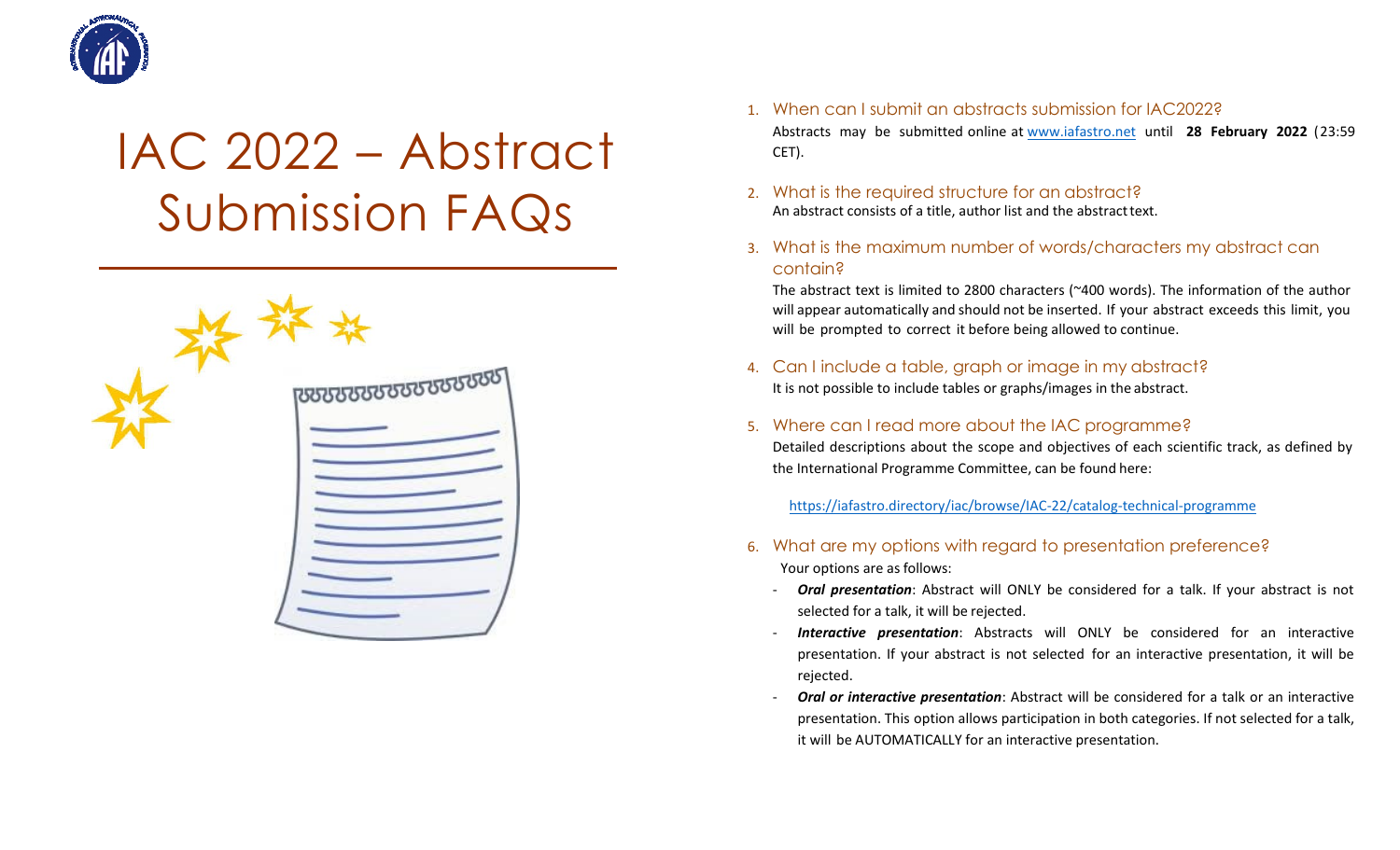

## 7. What is the difference between an oral and an interactive presentation?

- In an **oral session**, authors present their work one-by-one in a series of short lectures (from 10 minutes to 20 minutes). Each session has up to 12 presentations, allowing for individual presentations followed by Q&A, moderated by the session chairperson. These presentations are in a room with a seated audience, in a lecture-style format.

- The **interactive session** offers presenters a chance to present their work in a visual format and offer more opportunities for interaction and discussion. The format of the IP session is interactive with each author initially introducing their presentation, followed by small group discussions. Each interactive presentation is scheduled for 10 minutes.





#### 8. How do I submit an abstract?

Before submitting an abstract, you need to create a profile a[t](https://iafastro.directory/iac/account/login/) [https://iafastro.directory/iac/account/login/.](https://iafastro.directory/iac/account/login/) To submit abstracts, please login into your Congress Profile and click on "*submit abstract*" field in the Overview-tab. You will then see a link to enter into the abstract submission system.



In the abstract submission system, please follow the steps 1-4 to create and submit your abstract:

- a) Select the Symposium and then the Technical Session.
- b) Enter your abstract title and text
- c) Select presentation format ("*oral*"," *interactive*", "*oral orinteractive*")
- d) Submit your abstract

After an abstract has been created, modifications can be made until the submission deadline. After making your modifications, you need to submit your abstract again. No modifications will be accepted after the submission deadline.

## 9. My project is still ongoing and there are no results yet, should I still submit an abstract?

Abstracts are intended to present scientific studies, research, programmes, policies, etc. highlighting both the methods or description and results or recommendations. If you are describing a study that is still in the planning stage, it would not be suitable for an abstract submission, unless the method that you will use is, for instance, of particular scientific interest. However, if you are currently doing investigation and you only have initial data but it seems relevant or significant, please submit the abstract.

## 10. Who selects the abstracts and decides how they will be presented?

All submitted abstracts will go through a blind peer-review process carried out by the International Programme Committee (IPC). The IPC makes the final selection of abstracts to be included in the congress programme.

Abstracts can be selected for oral presentation in Technical Sessions or to be presented as interactive presentations, which will be displayed on digital screens.